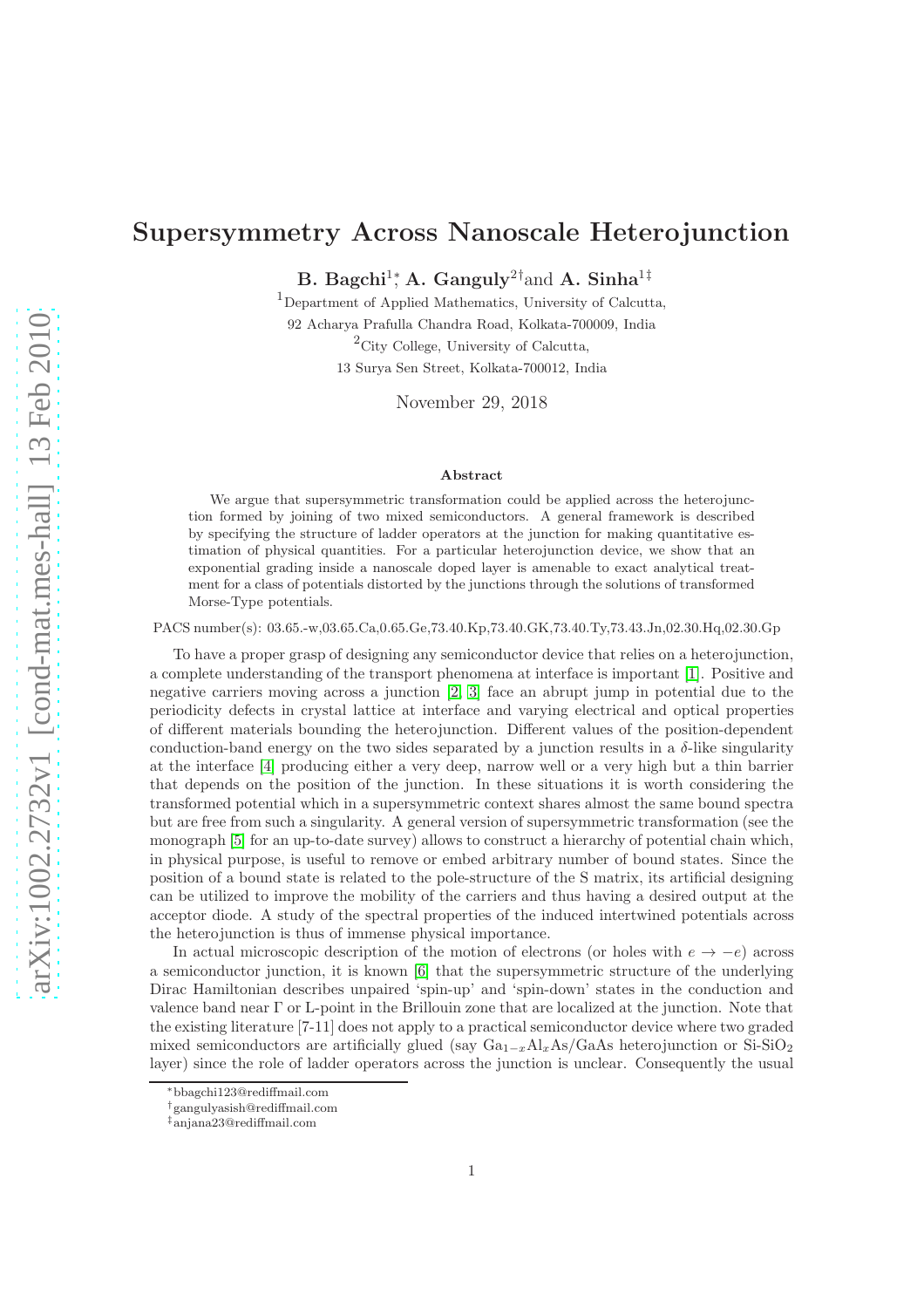techniques of constructing the transformed potential fail in the effective-mass approximation which replaces actual wave function by envelope wave function. In this Report we show that the information about spectral properties of a given effective mass Hamiltonian having a  $\delta$ -singularity at the heterojunction can be extracted from the supersymmetrically transformed Hamiltonian which is free from such a singularity. We apply our method for a particular  $Ga_{1-x}Al_xAs/GaAs$ semiconductor device to compute analytically local electron density based on inter subband energy levels and envelope wave functions obtained from a physically justifiable choice of grading function.

We start by considering two heterojunctions formed by an artificial joining of three different material layers (doped or pure). In the effective mass approximation the normalized envelope wave function of a single electron in the n-th subband moving along the normal to the surface of the material layer (xy-plane) obeys the Schrödinger equation  $[12]$  for the given Hamiltonian  $H_0(z)$  in SI unit

<span id="page-1-0"></span>
$$
H_0(z)\psi_n(z) \equiv \left(-\frac{d}{dz}\left[\frac{\hbar^2}{2m^*(z)}\frac{d}{dz}\right] + V_0(z)\right)\psi_n(z) = E_n\psi_n(z)
$$
 (1)

The effective mass  $m^*$  has a position-dependent variation  $m_2(z)$  between two junctions at  $z =$  $a_1, a_2$  connecting continuously two known constant values  $m_1$  and  $m_2$  outside the junctions

$$
m^*(z) = \sum_{j=1}^3 G_j m_j; \qquad m_2(a_i) = m_i, \quad i = 1, 2.
$$
 (2)

In above equations  $G_j$ s are dimensionless Heaviside theta functions defined by the relations

<span id="page-1-2"></span>
$$
G_1 = \Theta\left(\frac{a_1 - z}{a_0}\right), \quad G_3 = \Theta\left(\frac{z - a_2}{a_0}\right), \quad G_2 = 1 - (G_1 + G_3),\tag{3}
$$

where  $a_0 = 4\pi\epsilon_0\hbar^2/m_0e^2 = 0.0529$  nm is Bohr radius,  $\epsilon_0$  denoting permittivity of free space and  $m_0, e$  are free electron mass and charge. A general class of the potential  $V_0(z)$  containing the  $\delta$ -singularity at the junctions is

$$
V_0(z) = \sum_{j=1}^3 G_j V_0^{(j)} - \frac{\hbar^2 m_2'}{a_0 m_2^2} \sum_{\ell=1}^2 \epsilon_\ell G_\ell G_{\ell+1} \delta\left(\epsilon_\ell \frac{z - a_\ell}{a_0}\right) , \qquad \left[m_2' \equiv \frac{dm_2}{dz}, \epsilon_\ell = (-1)^\ell\right]. \tag{4}
$$

The actual form of the component potentials  $V_0^{(j)}(z)$  will depend on chemical composition of materials in different regions and the applied electric and magnetic field.

We assume that inside each region (except for the junctions) the component Hamiltonians  $H_0^{(j)} = -d/dz[(\hbar^2/2m_j)d/dz] + V_0^{(j)}$  possess formal solutions  $\psi_E^{(j)}$  $E^{(J)}(z)$  for an arbitrary energy E. We shall prove that there exists transformed Hamiltonian  $H_0(z)$  that shares the same spectra as  $H_0$  but is free from  $\delta$ -singularity. In other words using supersymmetric factorization we are going to construct a new potential of the form

<span id="page-1-1"></span>
$$
\widetilde{V_0}(z) = \sum_{j=1}^3 G_j \widetilde{V_0}^{(j)}(z),\tag{5}
$$

satisfying the above properties where  $\widetilde{V}_0^{(j)}(z)$  are non-singular. Note that the component Hamiltonians can always be projected in a factorized form

$$
H_0^{(j)} = A_j A_j^{\dagger} - \mathcal{E}, \quad A_j = \frac{\hbar}{\sqrt{2m_j}} \frac{d}{dz} + W(z), \tag{6}
$$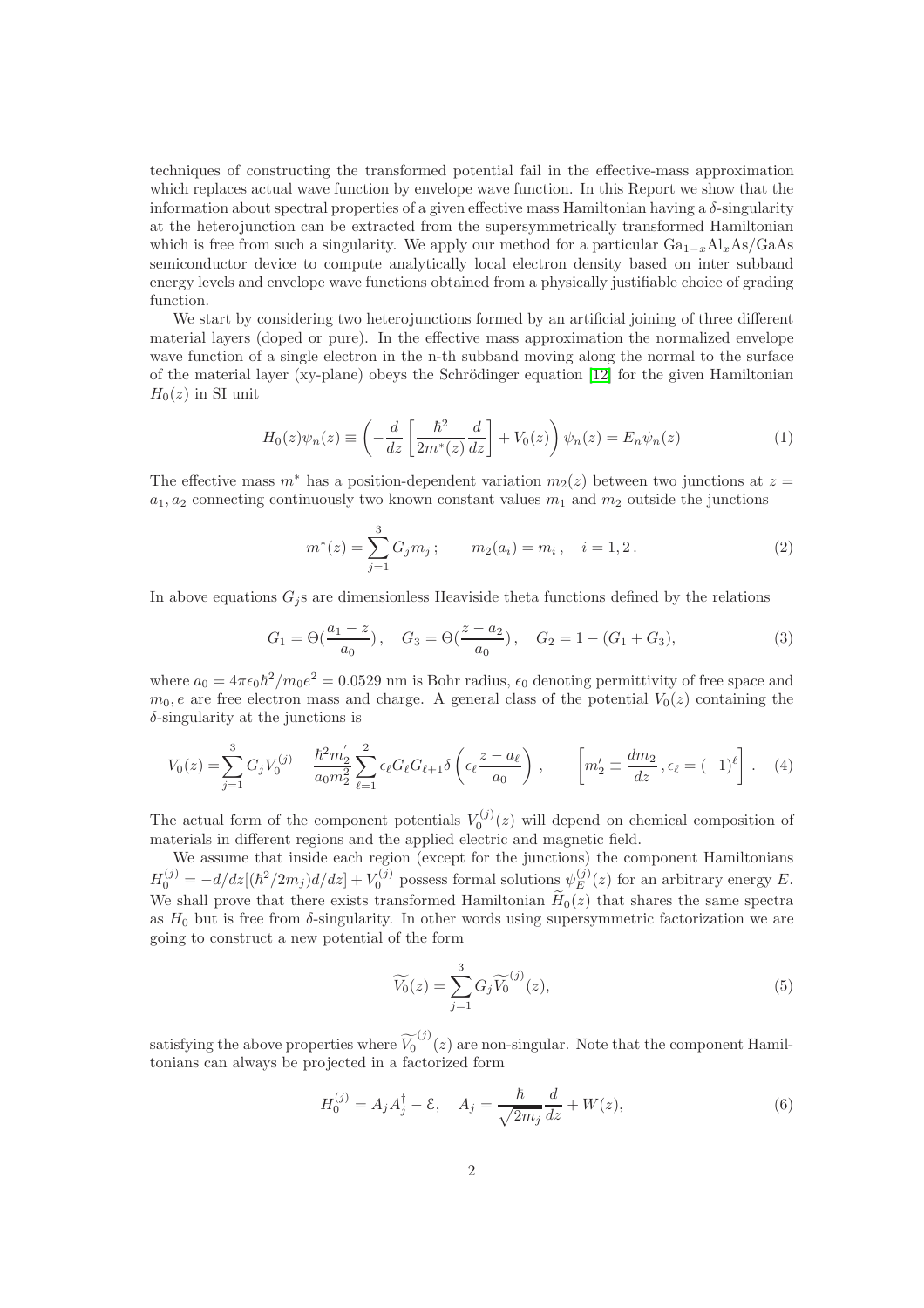where the superpotential  $W$  is a continuous smooth function determined by the shape of the component potentials. Our aim is to factorize the given Hamiltonian  $H_0$  in terms of the ladder operators which will act globally through the junction, i.e.  $H_0 = AA^{\dagger} - \mathcal{E}$  (factorization energy  $\mathcal E$  is chosen to make spectra positive definite).

Since all junctions are quantum mechanically of equal preference it is reasonable to choose the form of the ladder operators at each junction as the average of the two adjacent component operators. This leads to the following representation of A:

<span id="page-2-0"></span>
$$
A = \sum G_j A_j = \frac{\hbar}{\sqrt{2m^*}} \frac{d}{dz} + W(z)
$$
\n(7)

It is straightforward to verify that the presence of theta functions in the ladder operators simulates  $\delta$ -singularity in the given potential  $V_0(z)$ . It remains to show that the transformed Hamiltonian given by the factorized form

$$
\widetilde{H}_0(z) = A^\dagger A - \mathcal{E} \tag{8}
$$

will not contain such a singularity. Clearly the wave function  $\psi$  of the given Hamiltonian [\(1\)](#page-1-0) must be continuous in the entire region for otherwise Schrödinger equation  $(1)$  has to hold a stronger singularity than  $\delta$ . Noting that the intertwining relation

$$
H_0 A = A H_0 \tag{9}
$$

relates  $\psi$  and  $\tilde{\psi}$  as  $\psi \propto A\tilde{\psi}$ , we conclude that the action of A on  $\tilde{\psi}$  must be continuous across junctions. Suppose that the the wave functions  $\tilde{\psi}$  of  $H_0$  may be constructed as a superposition of component solutions  $\tilde{\psi}_E^{(j)}$  where the average of two adjacent plain waves contributes equally at the junction. Using this construction and the representation [\(7\)](#page-2-0) of the operator A we then arrive at the following matching conditions on  $\tilde{\psi}$ 

<span id="page-2-1"></span>
$$
\tilde{\psi}'(a_j + 0) = \tilde{\psi}'(a_j - 0) = \tilde{\psi}'(a_j).
$$
\n(10)

where we have used the usual continuity condition for  $\tilde{\psi}$ . The smoothness of  $\tilde{\psi}$  across junction indicates that transformed potential [\(5\)](#page-1-1) is free from any singularity. This can be directly verified from the explicit expression of the transformed potential

<span id="page-2-2"></span>
$$
\widetilde{V_0}(z) = W^2 - \left(\frac{\hbar W}{\sqrt{2m^*}}\right)' - \mathcal{E} \,. \tag{11}
$$

If one applies similar reasoning for  $\tilde{\psi} \propto A^{\dagger} \psi$ , a slope-discontinuity of  $\psi$  will appear at the junctions which is the signature of  $\delta$ -singularity. This striking difference between two transformed Hamiltonians arises due to the non-commutativity of momentum and mass operators which we can exploit via supersymmetric transformation.

Equations  $(7)(10)$  $(7)(10)$  and  $(11)$  constitute the central result of this Report establishing a way to apply supersymmetric transformation across heterojunction. The set of conditions in [\(10\)](#page-2-1) yield a transcendental energy equation whose roots correspond to the allowed electronic energy levels for the given Hamiltonian except for the factorization energy E. Finally we note that for practical application of above result the particular composition of material layers will guide the choice of the superpotential simulating the potential structure inside and outside the junction.

Let us consider a device made up of  $Ga_{1-x}Al_xAs/GaAs$  with the interface located at  $z = 0$ . The n-type  $Ga_{1-x}A_{x}$  layer is grown in two Regions  $I(-z_h < z < -a_t)$  and  $II(-a_t < z < a_t)$ and adjacent GaAs layer is grown in Region  $III(a_t < z < z_t)$  so that two heterojunctions are symmetrically placed about the origin. The potential  $V_0(z)$  is generally formed from several contributions

$$
V_0(z) = -e\phi(z) + V_h(z) + V_{\rm Im}(z) + V_{\rm xc}(z)
$$
\n(12)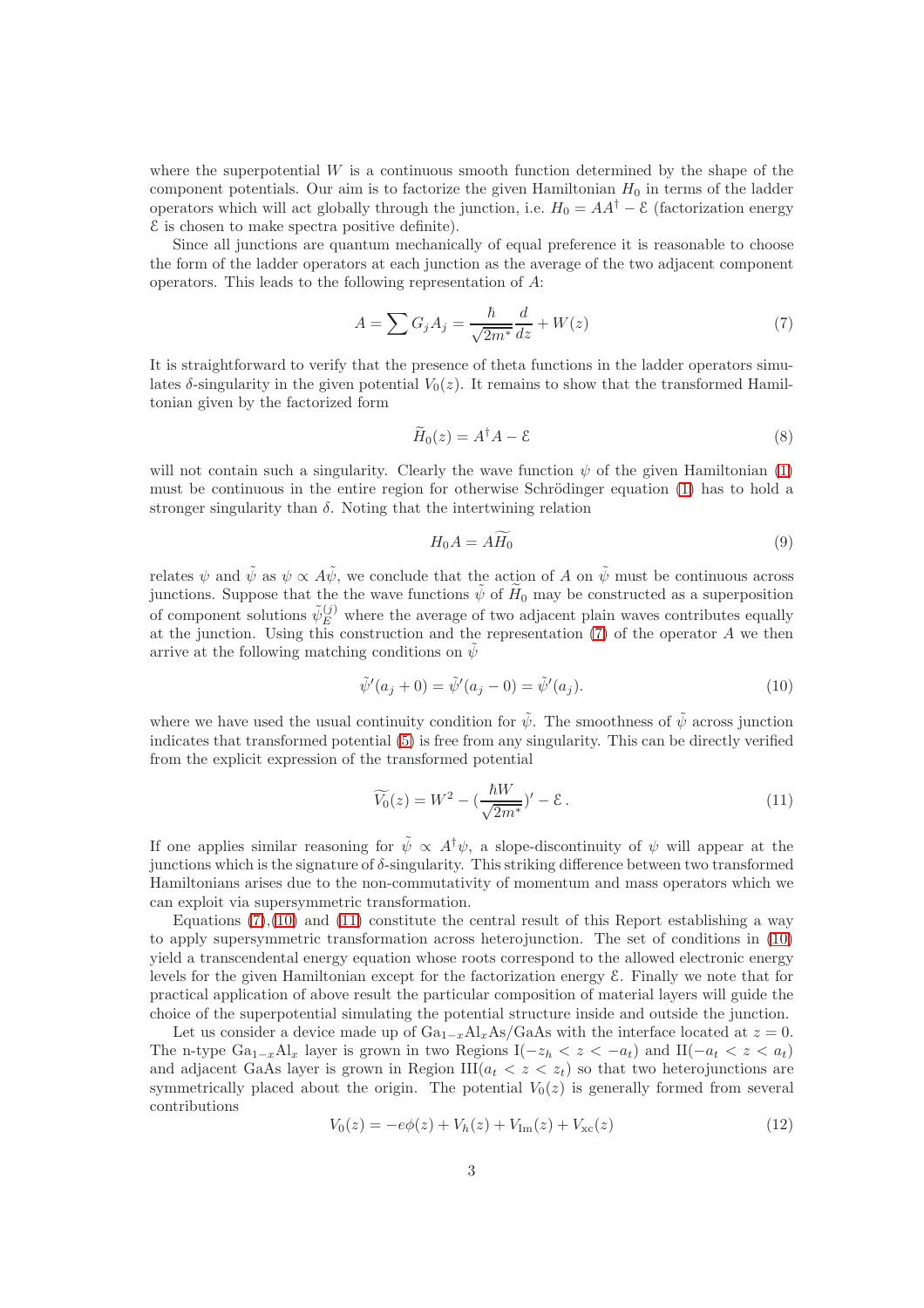The electrostatic potential  $\phi(z)$  satisfies Poisson's equation (SI unit)

<span id="page-3-0"></span>
$$
\frac{d}{dz}\left[\epsilon_0\kappa(z)\frac{d\phi}{dz}\right] = e\,n(z),\tag{13}
$$

where  $n(z) = \sum_n N_n \psi_n^2(z) - N_D(z) + N_{AC}(z)$  is the electron concentration in which  $N_D(z)$ ,  $N_{AC}(z)$  denote the position-dependent donor and acceptor concentrations and  $N_n(z)$ represents the number of electrons per unit of area (in units of cm<sup>-2</sup>) in subband n:  $N_n(z)$  $(m^*(z)k_BT/\pi\hbar^2)\ln[1+\exp\{(E_F-E_n)/k_BT\}$ ,  $E_F$  denoting Fermi energy. Since electrostatic potential has to be extrapolated between [\(1\)](#page-1-0) and [\(13\)](#page-3-0) in an iterated numeric procedure, we shall not consider it here.  $V_{\text{Im}}(z)$  and  $V_{\text{xc}}(z)$  are respectively image potential [arising due to the dielectric constant step  $\kappa(z)$  and exchange-correlation potential due to electron-electron interaction in the channel. It is well-known that image potential cannot be incorporated in equation [\(1\)](#page-1-0) as it involves singularity at the origin. This effect is usually realized into  $V_{\text{xc}}(z)$  by adding an image term dependent on mutual coordinates of two interacting electrons in the population. However for  $\kappa_b \approx \kappa_c$  [the subscripts b and c indicate the barrier (Ga<sub>1-x</sub>Al<sub>x</sub>As) and the channel (GaAs) sides of heterojunctions], image term could be ignored and exchange-correlation potential may be parameterized [\[13\]](#page-6-7) as (in Hartree atomic unit of energy:  $E_h = \hbar^2 / m_0 a_0^2 \simeq 27.2 \text{ eV}$ )

<span id="page-3-1"></span>
$$
V_{\rm xc}(z) = -\frac{1}{2} K_{cr}^2(x) \frac{2\ell m^*(z)/m_0}{\kappa^2(z)} \, \mathcal{E}_{\rm h},\tag{14}
$$

where the dimensionless constant  $K_{cr}(x)$  depends on the doping fraction  $x = x(z)$  as

$$
K_{cr}(x) = \sqrt{\frac{1 + 0.7734x \ln(1 + x^{-1})}{21\ell \pi x (4/9\pi)^{1/3}}}
$$
(15)

For the analytical purpose, a suitable continuous functional form for  $\kappa(z)$  is useful which connects two known values  $\kappa_b$  and  $\kappa_c$  of dielectric constant. A simple choice  $\kappa(z) = \sqrt{2\ell m^*(z)/m_0}$ reduces  $V_{xc}(z)$  to an x-dependent constant simulating doping-influenced shift in the energy scale where  $\ell$  is a parameter adjusting with  $\kappa_b$  and  $\kappa_c$ . Usually in numerical process a linear interpolation is taken between the values in the barrier and channel side. We propose an exponential grading in the intermediate Region II to connect values in I and III. This is reasonable since in a sufficiently narrow thickness of layer II  $(2a_t)$  in unit of nm) it basically implies linear interpolation and add corrections with the increase of thickness. Hence following connection between known effective mass values  $m_b = m_2(-a_t) = bm_0$  and  $m_c = m_2(a_t) = cm_0$  on Region I and III will be adopted

<span id="page-3-2"></span>
$$
m^*(z) = G_1 m_b + G_2 m_2 + G_3 m_c, \qquad m_2 = m_0 \beta^2 e^{2\beta z/a_0}
$$
 (16)

where the dimensionless parameter  $\beta$  is related with mass-steps b, c on both sides and the grading constants are given by [\(3\)](#page-1-2) with the replacement of  $a_{1,2}$  by  $\mp a_t$ . The choice of the superpotential will be guided by the physical fact that Aluminium doping creates a barrier [\[14\]](#page-6-8) for electrons to diffuse to Region I and so they are mobilized to acceptor site containing a GaAs quantum well. Thus the potential  $V_0$  should have a barrier on left, a well at intermediate region and approaching a constant value on the right to make the electrons pass through. This situation can be realized by the following superpotential

<span id="page-3-3"></span>
$$
W(z) = \frac{\hbar}{a_0 \sqrt{2m_0}} (\mathcal{A} - \mathcal{B}e^{-\beta z/a_0}).
$$
\n(17)

Both parameters  $A$  and  $B$  are dimensionless. The latter parameter is free controlling the depth of well and the height of the barrier and the former is related with exchange-correlation term [\(14\)](#page-3-1) through the definition  $A = \sqrt{K^2 - K_{cr}^2}$ ,  $K \ge K_{cr}$ . At critical value  $K = K_{cr}$ , the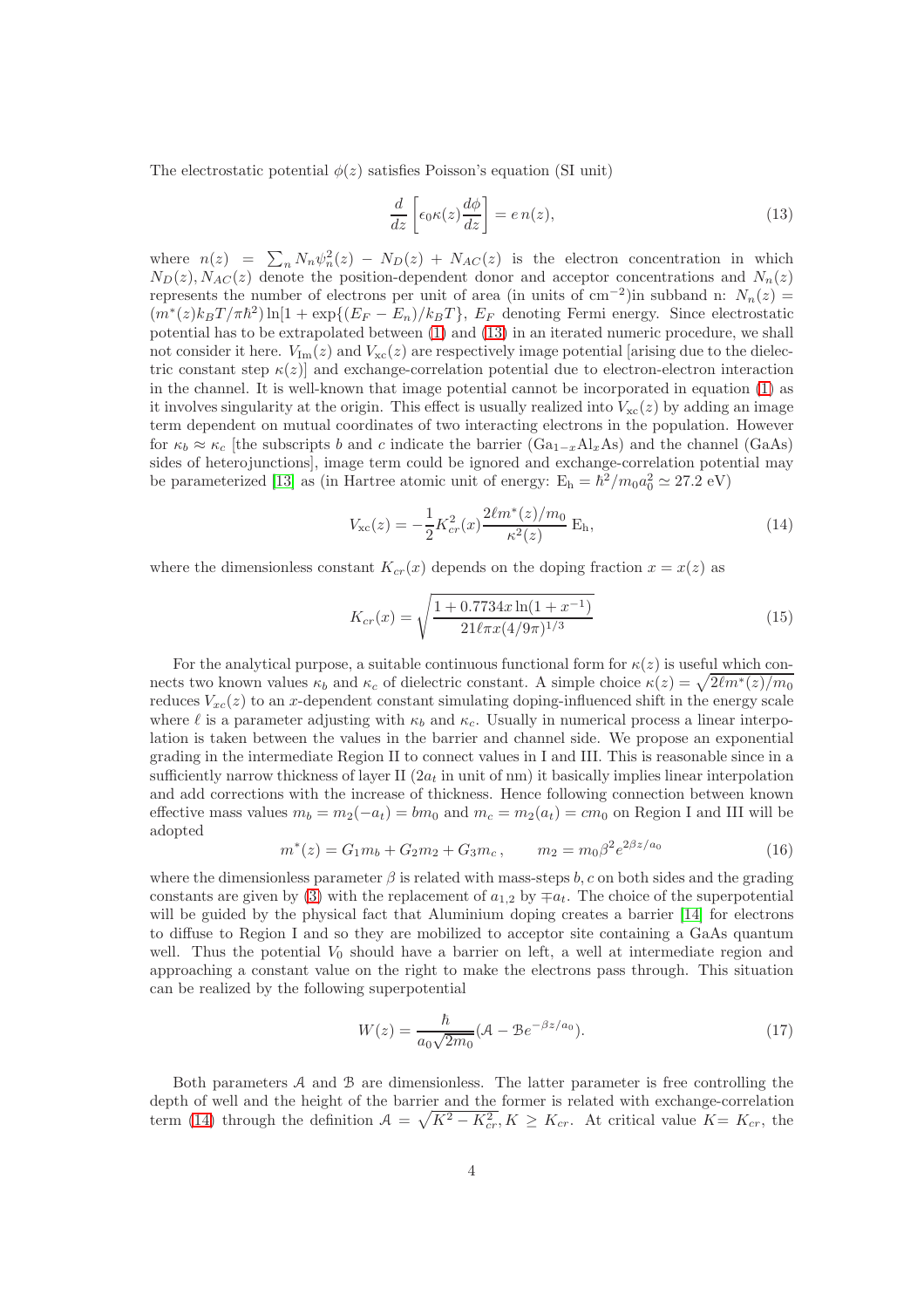

<span id="page-4-1"></span>Figure 1: Original and transformed potentials with three levels  $E_0 = 43.58$ ,  $E_1 = 46.75$  and  $E_2 = 51.67$ eV  $(E_F = 35.9 \text{ meV at } 300 \text{ K})$  for the choice  $A = 2, B = 1.1, \beta = 0.21$  and  $a_t = 4.73$  which corresponds to 0.5nm intermediate layer thickness. Electron concentration is calculated using the data indicated in figure based on three wave functions obtained. Electrostatic term is not included.

doping-influence will be prominent, since it has very small values for  $x = 0.3$  and 0.4. Our strategy is to solve the transformed potential [\(5\)](#page-1-1) according to the matching condition [\(10\)](#page-2-1).

The add-on advantage of the model-choice [\(16\)](#page-3-2) and [\(17\)](#page-3-3) is that the component potentials  $\widetilde{V}_0^{(j)}$  in three regions are of Morse type and so exact analytical solutions are available. The final expressions of unnormalized solutions for the transformed Hamiltonian are

<span id="page-4-0"></span>
$$
\tilde{\psi}_E^{(1)}(z) = \exp[-\sqrt{b}\{\chi(z) + \sqrt{m_0\lambda z}\}]U(g_b, h_b, 2\sqrt{b}\chi) \n\tilde{\psi}_E^{(2)}(z) = \exp[\frac{\beta \beta z}{a_0} - y(z)][M(g_2, h_2, 2y(z) + \varrho U(g_2, h_2, 2y(z))]
$$
\n
$$
\tilde{\psi}_E^{(3)}(z) = \exp[-\sqrt{c}\{\chi(z) + \sqrt{m_0\lambda z}\}]M(g_c, h_c, 2\sqrt{c}\chi)
$$
\n(18)

where  $\chi(z) = \mathcal{B}e^{-\beta z/a_0}/\beta$ ,  $y(z) = a_0\lambda\sqrt{m_0e^{\beta z/a_0}}$ ,  $\lambda(E) = \sqrt{[\mathcal{A}^2/m_0a_0^2 - 2(E+\mathcal{E})/\hbar^2]}$  and  $U(g, h, \xi), M(g, h, \xi)$  are two linearly independent solutions [\[15\]](#page-6-9) of confluent hypergeometric equations

$$
\xi \frac{d^2 w}{d\xi^2} + (h - \xi) \frac{dw}{d\xi} - gw = 0
$$
\n(19)

with the arguments  $g_j = \sqrt{j(a_0\sqrt{m_0\lambda}-A)/\beta}, h_j = 1+2a_0\lambda\sqrt{m_j/\beta}; j = b, c$  and  $g_2 = (2B-1)(\lambda A)/2\lambda$ ,  $h_2 = 2B - 1$ . The coefficient  $\varrho$  in the second equation of [\(18\)](#page-4-0) is evaluated at solutions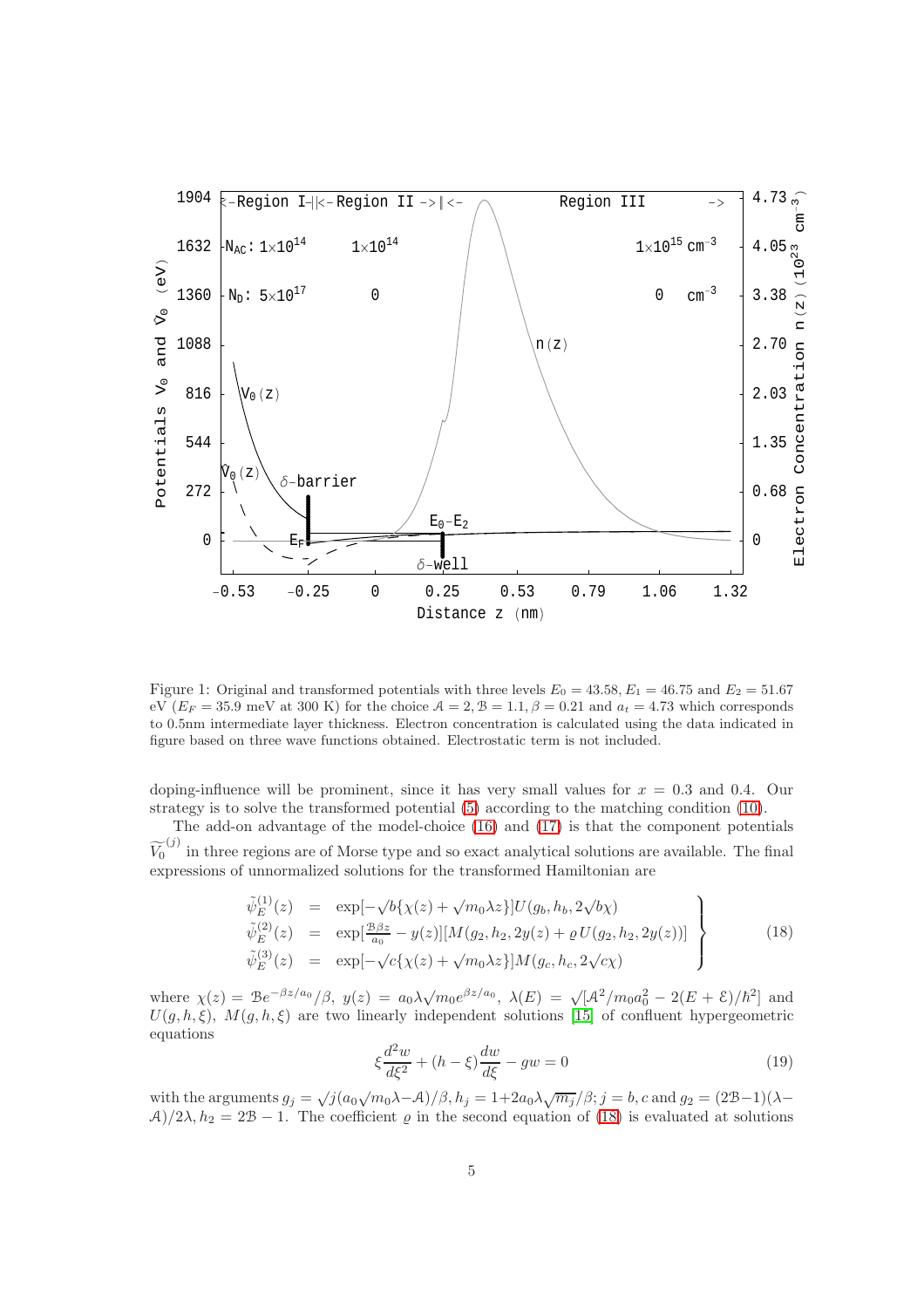of energy equation. The normalized envelope wave function of original Hamiltonian  $(1)$  for *n*-th subband  $E_n(>0)$  is

$$
\psi_n(z) = \mathcal{N}_n(A\tilde{\psi}_{n+1}(z)), \quad \tilde{\psi}_n(z) = \sum_{j=1}^3 G_j \tilde{\psi}_{E_n}^{(j)}(z). \tag{20}
$$



<span id="page-5-0"></span>Figure 2: Envelope wave functions for the original and transformed potentials. Wave function for given potential is obtained by applying ladder operator A which suppresses one node. Electrostatic term is not included.

The energy equation is solved, using Mathematica, for representative values:  $A = 2$ ,  $B = 1.1$ and  $\beta = 0.21$  with the intermediate layer thickness 0.5nm. Fig [1](#page-4-1) shows the given potential (solid line) with  $\delta$ -singularity and transformed potential (dashed line) with  $\delta$ -singularity removed having four levels with zero energy ground state. Thus we choose  $\mathcal{E} = 0$  and the three levels for given potential are shown. The levels are very close  $(E_{10} = 3.17, E_{21} = 4.92 \text{ eV})$  and lie at the bottom of the well above the Fermi energy  $E_F = 35.9 \text{ meV}$  at 300K. Electron concentration (grey curve) is shown at 300K by choosing smooth continuous functional form around small intervals containing two junctions. Fig [2](#page-5-0) shows the effect of supersymmetric transformations on wave functions  $\tilde{\psi}_{n+1}, n = 0, 1, 2$  (Grey curves) which suppress one node to recover original wave functions  $\psi_n$ , as is expected. Higher levels for transformed potential violate oscillation theorem as  $\delta$ -singularities resist creation of node near junctions. Interestingly original wave functions perfectly follow oscillation theorem leaving a sharp non-smoothness at the junction near channel side. Hence transformed Hamiltonian, which is free from  $\delta$ -singularity, digests its effects and makes the original solutions physically acceptable.